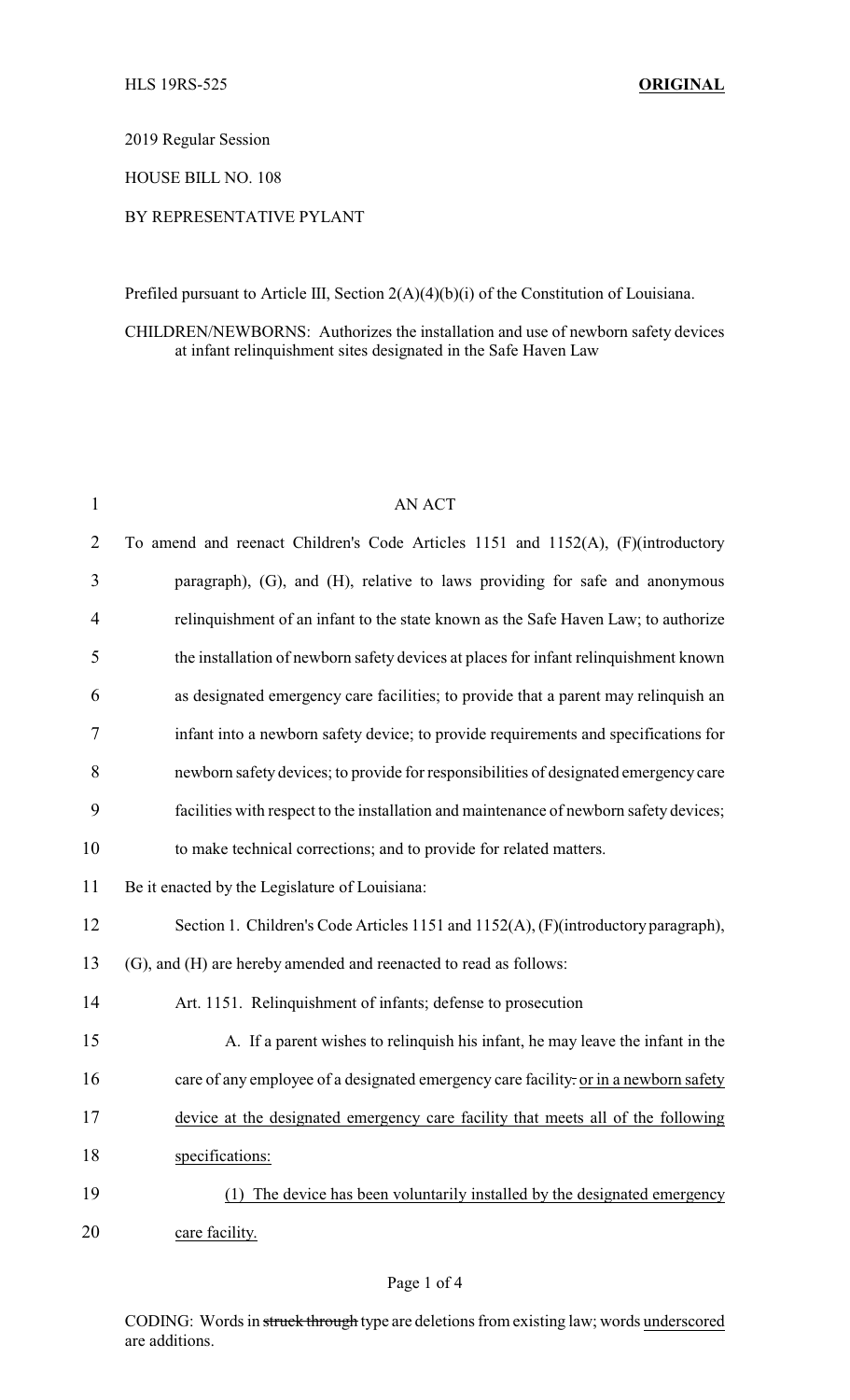| $\mathbf{1}$   | (2) The device is physically located inside of a designated emergency care               |
|----------------|------------------------------------------------------------------------------------------|
| $\overline{2}$ | facility that is staffed twenty-four hours per day by a provider of medical services.    |
| 3              | (3) The device is located in an area that is conspicuous and visible to the              |
| 4              | employees of the designated emergency care facility.                                     |
| 5              | B. If the parent is unable to travel to such a designated emergency care                 |
| 6              | facility, he may call "911", and a fireman firefighter, a law enforcement officer, or    |
| 7              | an emergency medical service provider shall immediately be dispatched to meet the        |
| 8              | parent and transport the child to a hospital, and to ensure that all requirements listed |
| 9              | in Article $1152(D)$ through (I) have been met.                                          |
| 10             | B. C. Relinquishment of an infant in accordance with this Chapter is not a               |
| 11             | criminal act of neglect, abandonment, cruelty, or a crime against the child.             |
| 12             | Art. 1152. Designated emergency care facility, emergency medical service provider,       |
| 13             | fireman firefighter, and law enforcement officer responsibilities; newborn               |
| 14             | safety devices authorized                                                                |
| 15             | Every designated emergency care facility shall appoint as its<br>A(1)                    |
| 16             | representative one or more employees on duty during regular business hours who is        |
| 17             | knowledgeable about the requirements of this Chapter. In addition, at other times        |
| 18             | each facility shall designate a representative who can be reached by emergency           |
| 19             | telephone service or post instructions to contact "911" for a safe haven                 |
| 20             | relinquishment if outside of normal operating hours.                                     |
| 21             | $(2)(a)$ A designated emergency care facility that is staffed twenty-four hours          |
| 22             | per day by a provider of medical services may install on its premises, in an area that   |
| 23             | is conspicuous and visible to the employees of the facility, a newborn safety device.    |
| 24             | A designated emergency care facility that installs a newborn safety<br>(b)               |
| 25             | device as authorized by this Paragraph shall be responsible for the cost of the          |
| 26             | installation.                                                                            |
| 27             | (c) Each designated emergency care facility that installs a newborn safety               |
| 28             | device as authorized by this Paragraph shall install an adequate dual alarm system       |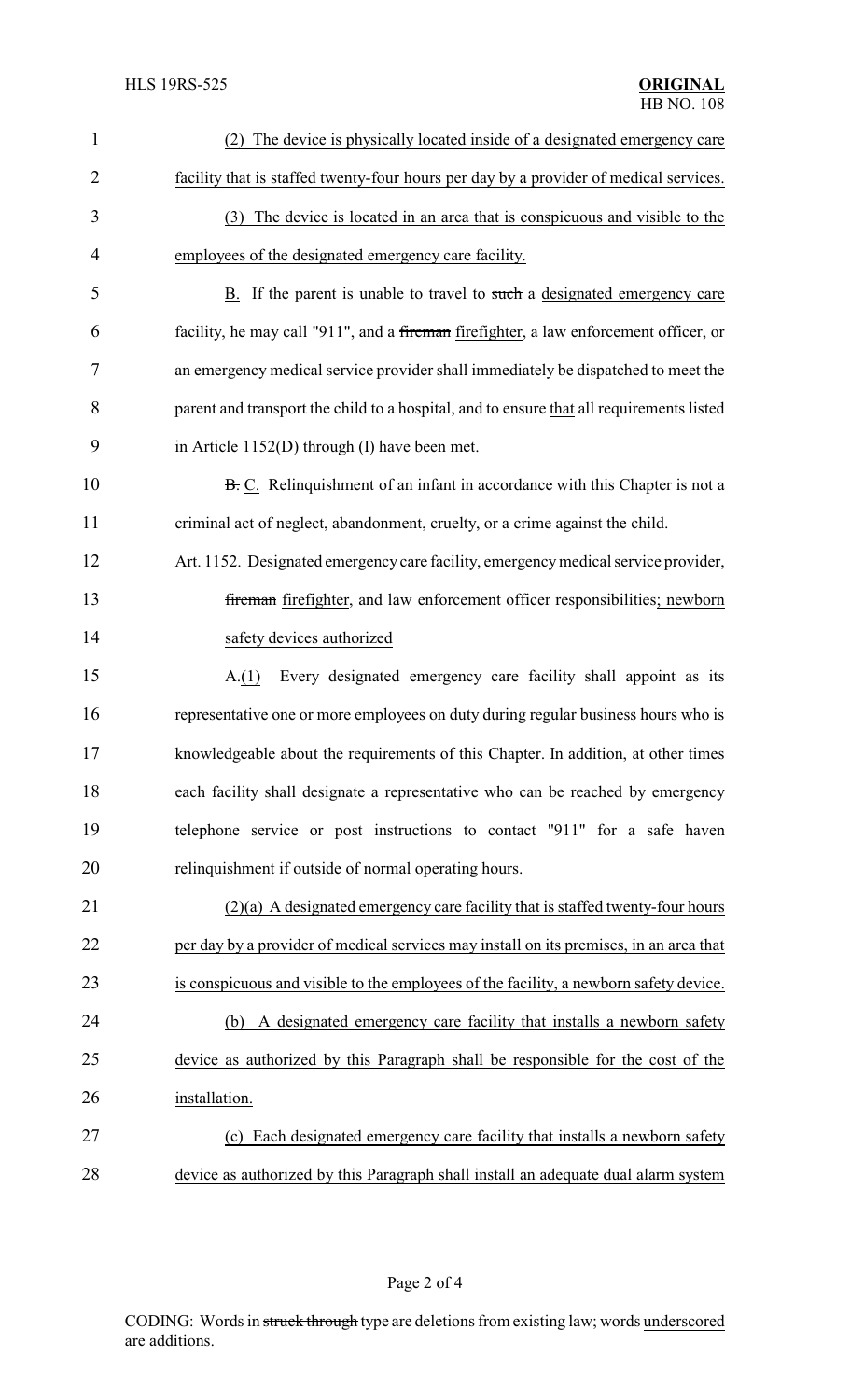| $\mathbf{1}$   | connected to the physical location of the newborn safety device. The facility shall     |
|----------------|-----------------------------------------------------------------------------------------|
| $\overline{2}$ | ensure all of the following with respect to the alarm system:                           |
| 3              | (i) The alarm system is tested at least one time per week to ensure that it is          |
| 4              | in working order.                                                                       |
| 5              | (ii) The alarm system is visually checked at least two times per day to ensure          |
| 6              | that it is in working order.                                                            |
| 7              | $\ast$<br>$\ast$<br>*                                                                   |
| 8              | F.<br>The representative, emergency medical service provider, fireman                   |
| 9              | firefighter, or law enforcement officer shall provide to the parent written information |
| 10             | about:                                                                                  |
| 11             | $\ast$<br>$\ast$<br>*                                                                   |
| 12             | G. In the event that an infant is relinquished to a designated emergency care           |
| 13             | facility other than a hospital, or to an emergency medical service provider, fireman    |
| 14             | firefighter, or law enforcement officer, the staff of the facility, the provider, the   |
| 15             | fireman firefighter, or the law enforcement officer shall immediately transfer him the  |
| 16             | infant to a hospital.                                                                   |
| 17             | H. The representative, provider, fireman firefighter, or law enforcement                |
| 18             | officer shall immediately notify the department of the relinquishment.                  |
| 19             | $\ast$<br>*<br>*                                                                        |
|                |                                                                                         |

## DIGEST

The digest printed below was prepared by House Legislative Services. It constitutes no part of the legislative instrument. The keyword, one-liner, abstract, and digest do not constitute part of the law or proof or indicia of legislative intent. [R.S. 1:13(B) and 24:177(E)]

| HB 108 Original                                                                          |  |  | 2019 Regular Session |  |  |  | Pylant |  |  |  |  |
|------------------------------------------------------------------------------------------|--|--|----------------------|--|--|--|--------|--|--|--|--|
| <b>Abstract:</b> Authorizes the installation and use of newborn safety devices at infant |  |  |                      |  |  |  |        |  |  |  |  |

**Abstract:** Authorizes the installation and use of newborn safety devices at infant relinquishment sites designated in the Safe Haven Law and provides requirements and specifications relative to such devices.

Present law known as the "Safe Haven Law", Ch.C. Art. 1149 et seq., provides a mechanism whereby any parent may relinquish the care of an infant who is not more than 60 days old to the state at a designated emergency care facility in safety and anonymity and without fear of prosecution. Defines "designated emergency care facility" as any of the following:

(1) Any state-licensed hospital.